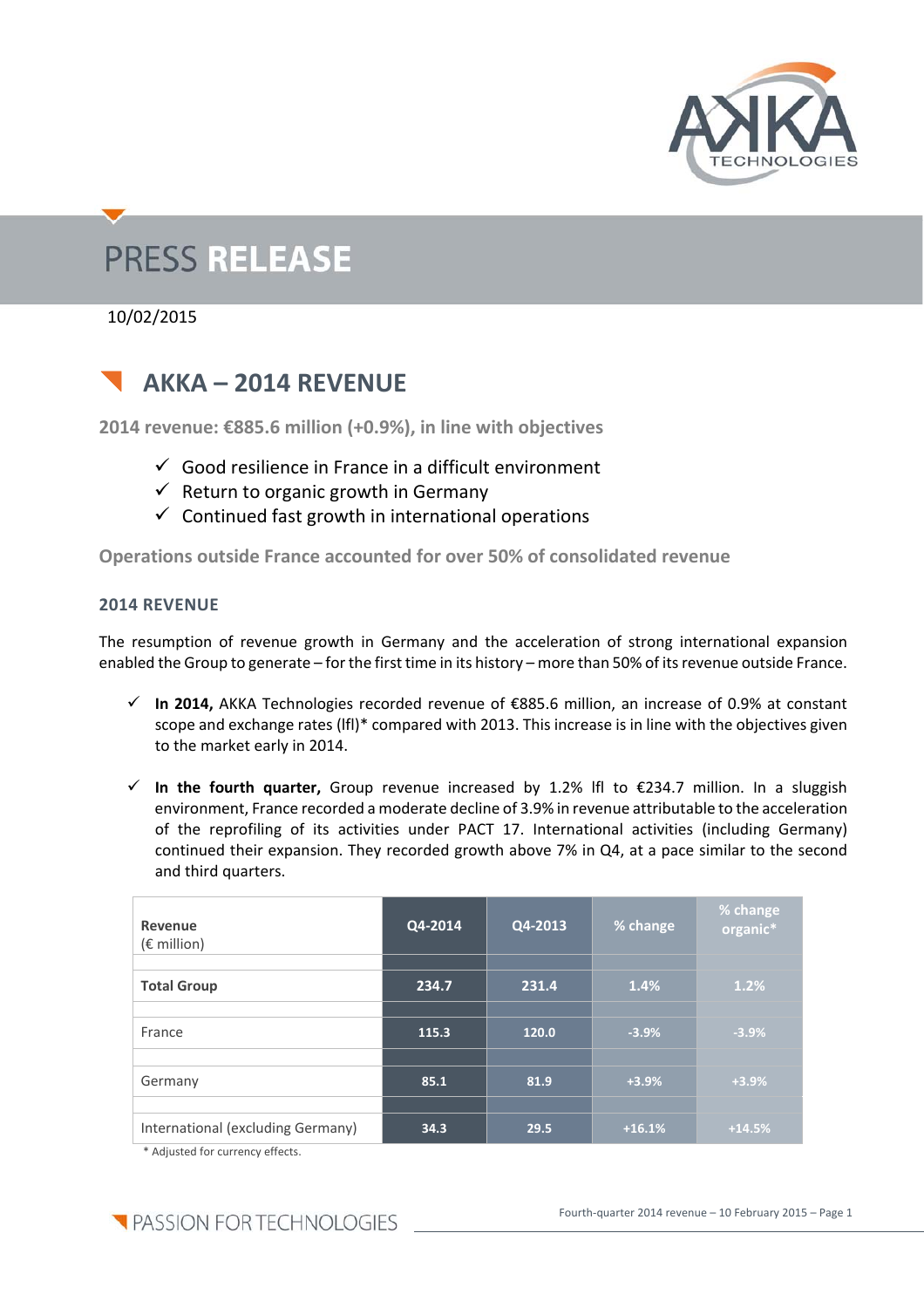



#### **2014 REVENUE BY REGION**

- **France** reported 2014 revenue of €440.5 million, an organic decline of 2.3% compared with 2013. In a sluggish environment, revenue suffered from the deferral of a large project with a Russian customer. It was also impacted by the acceleration of the reprofiling of the French activities under the transformation plan PACT17, in the aim of profiling the Group for major international contracts. The transformation is well underway, and is starting to pay off. The decline in revenue in France was moderate in the fourth quarter (-3.9%). Above all, progress is reflected in the resumption of net hires in December and the significant improvement in the operating profitability of the French operations in the second half of 2014.
- **Germany** confirmed its return to growth started at the end of Q1. Its revenue increased by 3.9% to €85.1 million in the fourth quarter, despite a demanding comparison base. This trend resulted from the improvement in MBtech's competitiveness and performances achieved through the PACT 17 transformation plan. The Powertrain and Design activities enjoyed strong momentum. However, their growth is being dampened by hiring capacity. Overall, and after a decline in the first quarter, the German operations confirmed their upturn in 2014. Their full‐yearrevenue was up 2.2% at €318.2 million. Their activity rate increased in line. It amounted to 86.5% in Q4 and 84.5% over the full year. A recruitment plan has been launched to capture growth in 2015.
- **International operations** (excluding Germany) maintained a robust growth rate. Their revenue was €34.3 million, an increase of 14.5% lfl in Q4. Among the many high‐growth countries, the Middle East benefits from the Group's unique position in the modification and certification of aircraft. China benefits from its expertise in large transnational projects. Spain, Italy and the Czech Republic are reaping the fruit of diversification work carried out in recent years. Overall, international operations recorded organic revenue growth of 10.1% in 2014 to €126.9 million (+7.8% in H1 and +12.4% in H2). The 2014 performance was comprised entirely of organic growth. The BU hired a net total of nearly 330 employees during the year. The number of the BU's employeesfor the first time exceeded the symbolic threshold of 2,000, reaching 2,165 employees at the end of December.
- $\checkmark$  As of 31 December 2014, the Group had 10,605 employees, of which 5,436 in France, 3,003 in Germany and 2,166 internationally. The activity rate increased in each BU. It was 88% over 2014 as a whole.

#### **Q4‐2014 HIGHLIGHTS**

 $\checkmark$  Following the success of the integration of MBtech, AKKA Technologies announced on 10 December 2014 the acquisition of Auronik, marking the first step in the Group's diversification in Germany. Its strategy is to double in size in Germany over the medium term.

Having grown swiftly since its creation in Munich in 2010, Auronik generated revenue of €12 million in 2014, with a double‐digit operating margin. The acquisition of Auronik will be accretive as early as 2015.

The high level of value added generated by Auronik in the fast-growing areas of eMobility and electric battery charging optimisation systems will allow the AKKA Technologies Group to accelerate its growth with strategic customers, including VW (Auronik's biggest customer).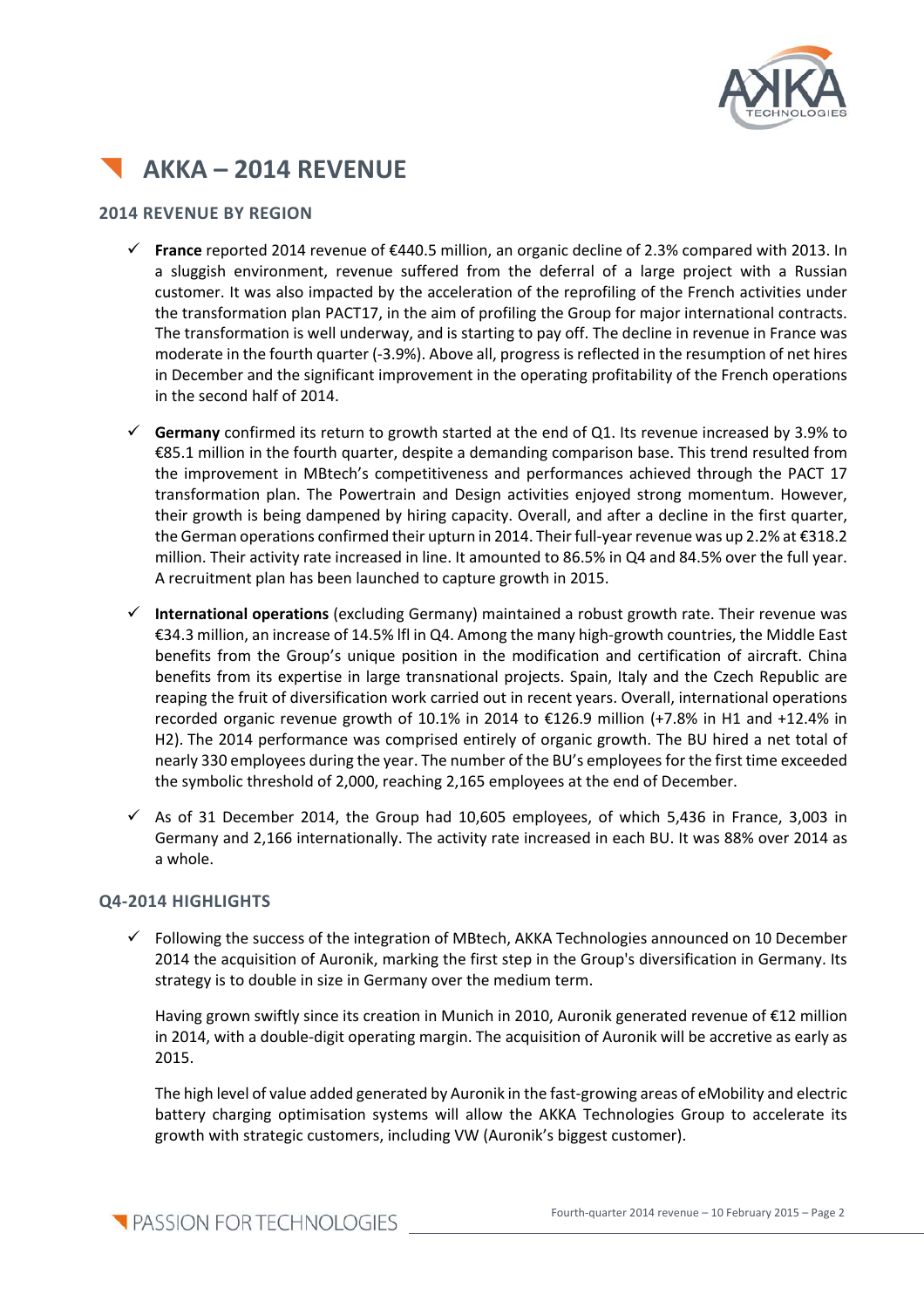

- $\checkmark$  In late 2014, AKKA Technologies began exclusive discussions to acquire a company in Germany and another in Italy, with a view to accelerating the deployment of its diversification strategy.
- $\checkmark$  With its innovative and cross-cutting positioning, AKKA Technologies has been given a role in the collaborative FEATHER 3SL project. The objective is to design a new generation of lightweight and very comfortable cabin seats for airliners. AKKA will bring to this project its expertise in aerospace and automotive structures and processes, particularly in the fields of architecture, mechanical design, composite and metallic materials, process qualification, certification and testing.
- Its expertise in driver behaviour analysis (analysis of the state of vigilance and management of emergency situations) and the success of its Link&Go have enabled AKKA Technologies to join the consortium put together by the French National Research Agency in the CoCoVea project. The aim of this project isto develop an extended architecture between driver and supportsystem to facilitate the automated driving of motor vehicles by sharing vehicle control. AKKA will also bring the consortium its expertise in cockpit ergonomics, acquired in aircraft cockpits.

#### **2014 LANDING**

- $\checkmark$  2014 revenue grew slightly, in line with the Group's objectives. It confirms the recovery of the German operations and the continued strong growth of the international operations. This trend offsets the decline in France attributable to the acceleration of the reprofiling of its activities under PACT 17.
- $\checkmark$  The level of revenue and the strong improvement in margins expected in France and Germany in H2 allow the Group to confirm that it will report a 2014 operating margin in line with consensus expectations.

#### **MEDIUM‐TERM OUTLOOK – STRATEGIC PLAN**

The 2014 operational performances were in line with the Group's medium‐term strategic plan.

- $\checkmark$  Success of the first phase of MBtech's integration. The success has:
	- o resulted in an improved operating performance by the German activities,
	- o enabled the launch of the second phase, which is aimed at stepping up the pace of diversification in Germany and internationally.
- $\checkmark$  Launch of the second phase of the PACT 17 transformation plan, with three major objectives :
	- o readjusting its position in France to prepare for the production of large comprehensive contracts,
	- o establishing a cross‐cutting sales (appointment of Global Account Managers) and productivity (centres of expertise) structures,
	- o accelerating commercial activity in major transnational programmes.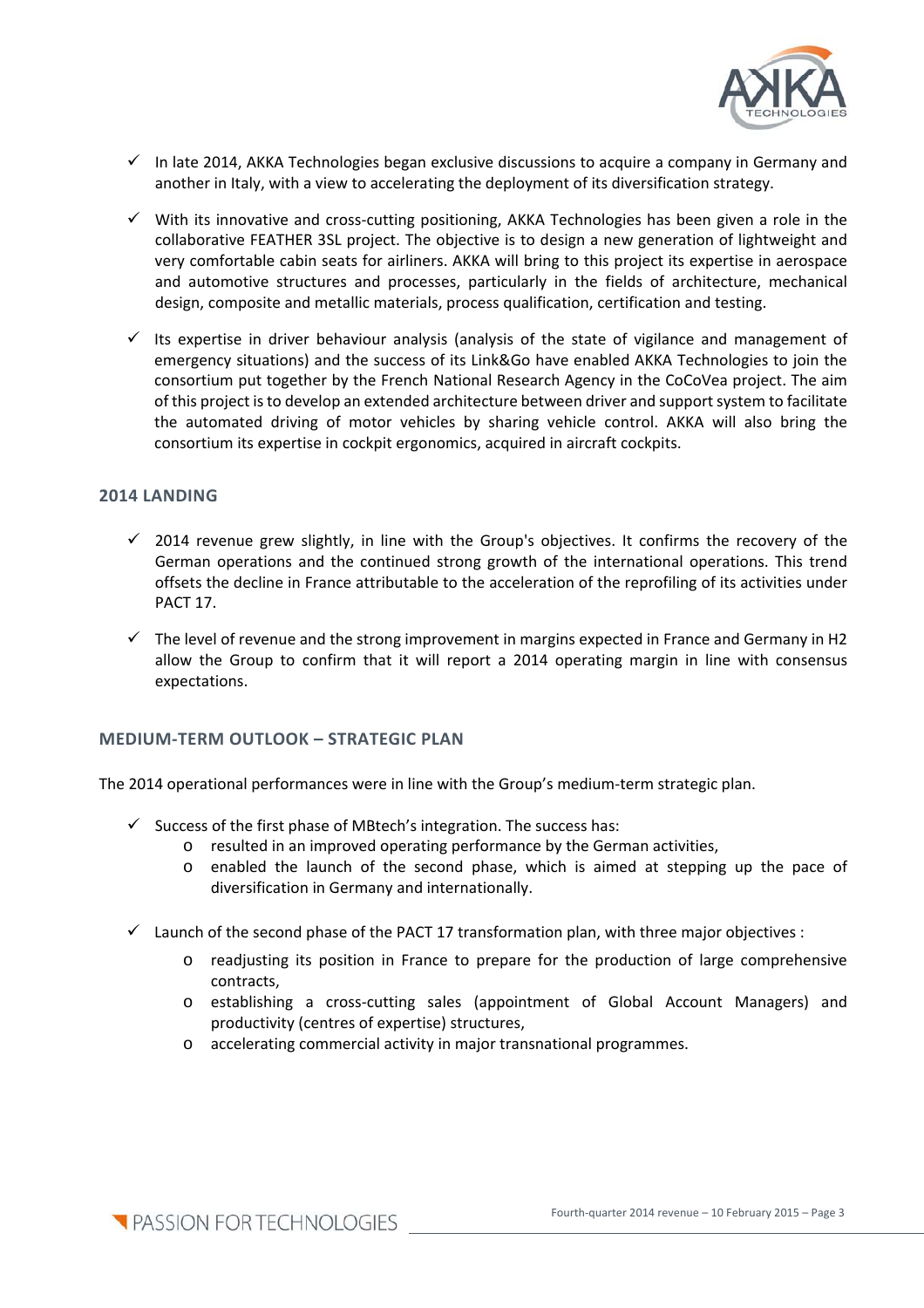

#### **Medium‐term objectives, reinforced:**

- o Revenue of €1.2 billion
- o Operating income from ordinary operations\* of €100 million
- o A recurring operating margin of between 8% and 10%
- o Control of Financial equilibrium

\* Operating income calculated before non‐recurring items and expenses related to stock options and bonus shares.

**Next release:** 2014 results, 31 March 2015 after trading, followed by a meeting on 1 April at 10:00 a.m. CET.

#### **About AKKA Technologies**

*"The best way to predict the future is to invent it. Let's share our passion for technology."* 

AKKA Technologies is a European Engineering and Technology Consulting Group that supports large manufacturing and tertiary services companies, seeing their projects through from the initial studies and R&D to large-scale production. AKKA Technologies is an expert in various complementary business lines, and brings real value added to customers in sectors including aerospace, automotive, space/defence, consumer electronics, telecommunications, chemicals, pharmaceuticals, steel, energy, rail, marine and service industries.

AKKA Technologies is the leader in the automotive and aerospace sectors in Germany and France, and, thanks to the mobility of its staff and its international positioning, collaborates on state‐of‐the‐art technology projects around the world.

The AKKA Technologies Group has nearly 11,000 employees and operates in 20 countries, including Belgium, Canada, China, Czech Republic, France, Germany, Hungary, India, Italy, Morocco, Netherlands, Romania, Russia, Spain, Switzerland, Tunisia, Turkey, UAE, UK and US. It is focused on building a group of €1.2 billion in revenue, of which more than 50% outside France.

AKKA Technologies is listed on Euronext™ Paris - Segment B, ISIN code FR0004180537.

CAC® Small, CAC® Mid & Small, CAC® All‐Tradable, CAC® All‐Share indices

For more information, please visit www.akka.eu

Follow us on: https://twitter.com/AKKA\_Tech

In case of discrepancy between the French and English versions of this press release, only the French version should be deemed valid.

#### **AKKA Technology contacts Nicolas Valtille** Group CFO Tel.: +33 4 7892 6083 finances@akka.eu

#### **Dov Lévy**

Investor Relations & Corporate Development Tel.: +33 1 5669 2652 dov.levy@akka.eu

**Actus contacts Amalia Naveira / Marie‐Claude Triquet** Analyst/Investor Relations Tel.: +33 4 7218 0493 anaveira@actus.fr / mctriquet@actus.fr

**T** PASSION FOR TECHNOLOGIES